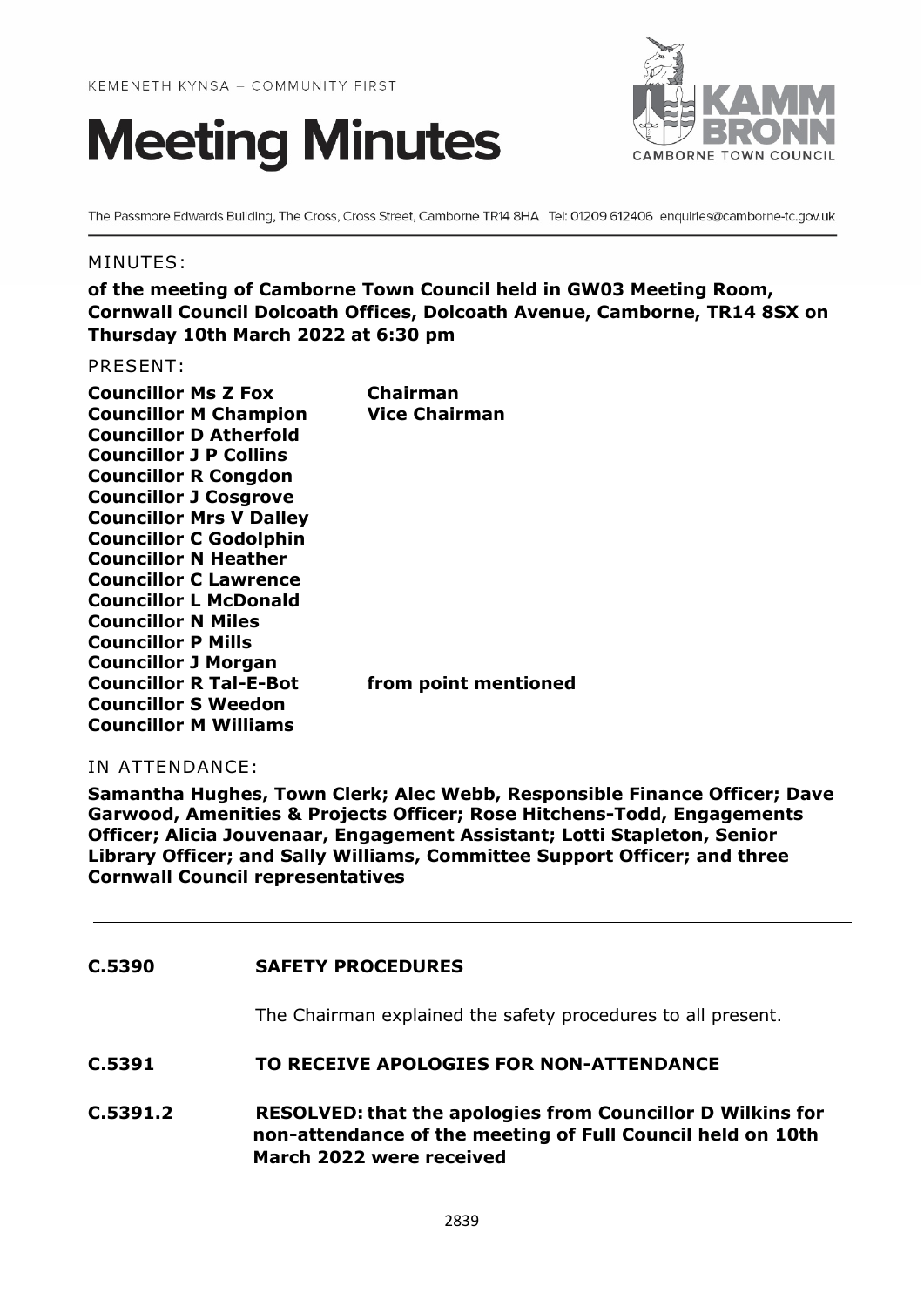Proposed by Councillor Z Fox Seconded by Councillor D Atherfold

On a vote being taken the matter was approved unanimously.

# **C.5392 CHAIRMAN'S ANNOUNCEMENTS**

The Chairman thanked the Engagement team for a successful Fairtrade Fortnight, including the Coffee Morning and the Wine Tasting evening. She also invited all Councillors to attend an Events Working Party meeting on  $21^{st}$  March 2022 to be held at the Basset Centre.

## **C.5393 MEMBERS TO DECLARE DISCLOSABLE PECUNIARY INTERESTS AND NON-REGISTERABLE INTERESTS (INCLUDING THE DETAILS THEREOF) IN RESPECT OF ANY ITEMS ON THIS AGENDA INCLUDING ANY GIFTS OR HOSPITALITY EXCEEDING £25**

Councillor Dalley declared an interest in Item 28, the Town Deal. The Chairman explained that there was a standing dispensation, lasting for twelve months, for Councillor Fox, Councillor Dalley, Councillor Atherfold, Councillor Cosgrove and Councillor Morgan.

# **C.5394 TO APPROVE WRITTEN REQUEST(S) FOR DISPENSATIONS**

# **C.5394.2 RESOLVED: that dispensation requests stand in place for a term of twelve months to allow Councillors D Atherfold, J Cosgrove, V Dalley, Z Fox, and J Morgan to speak on Agenda item 28, were received**

Proposed by Councillor Fox Seconded by Councillor Champion

On a vote being taken the matter was approved unanimously.

# **C.5395 TO RECEIVE AND APPROVE THE MINUTES OF THE MEETING OF THIS COMMITTEE HELD ON THE 10TH FEBRUARY 2022 AND THE CHAIRMAN TO SIGN THEM**

**C.5395.2 RESOLVED: that the Minutes of the meeting of this committee held on 10th February 2022 were received, approved, and signed by the Chairman**

> Proposed by Councillor Fox Seconded by Councillor Champion

On a vote being taken the matter was approved unanimously.

## **C.5396 TO RECEIVE AND APPROVE THE REDACTED MINUTES OF THE MEETING OF THIS COMMITTEE HELD ON THE 10TH FEBRUARY 2022 AND THE CHAIRMAN TO SIGN THEM**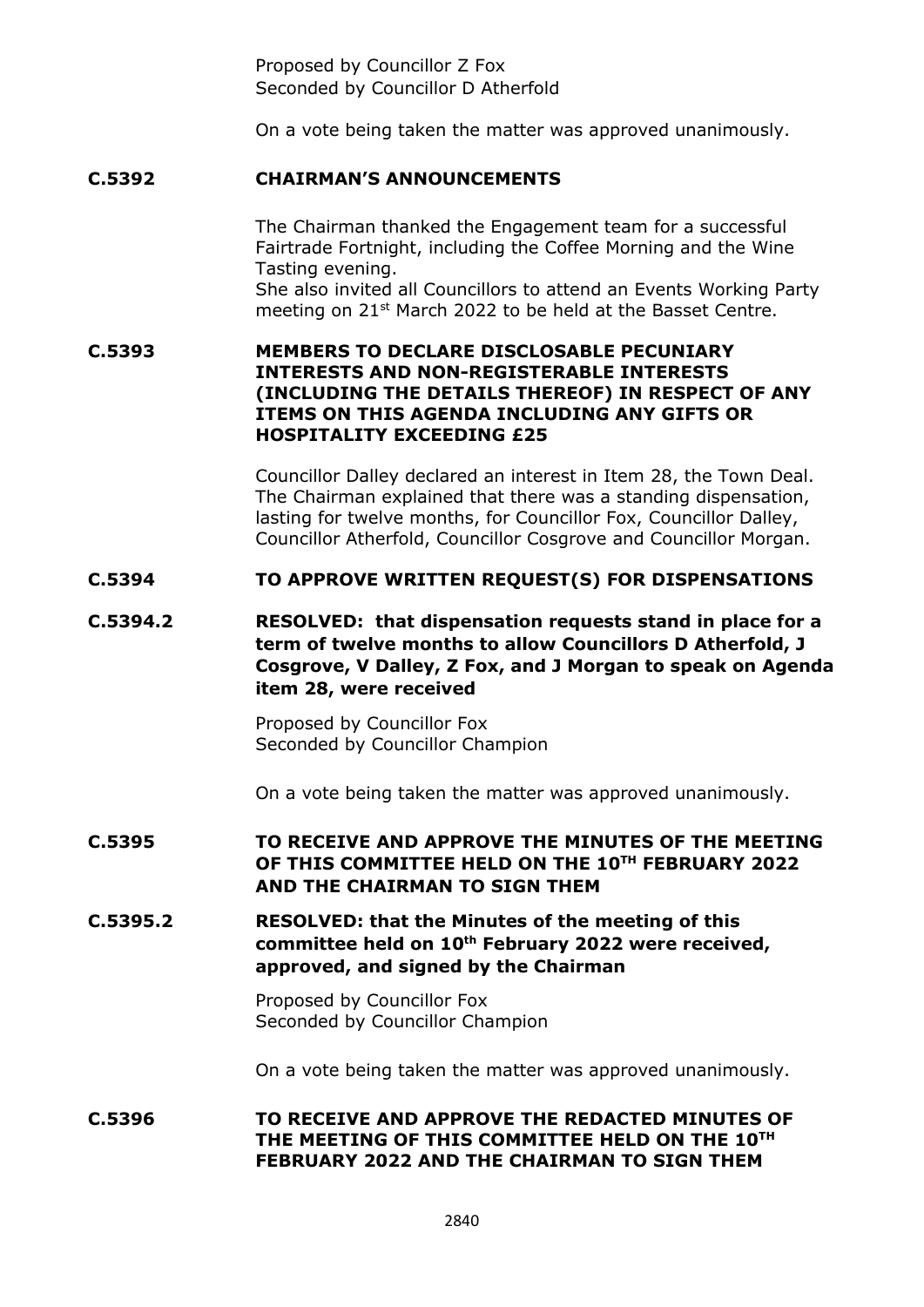# **C.5396.2 RESOLVED: that the redacted Minutes of the meeting of this committee held on the 10th February 2022 were received, approved, and signed by the Chairman**

Proposed by Councillor Fox Seconded by Councillor Champion

On a vote being taken the matter was approved unanimously.

Councillor R Tal-E-Bot entered the meeting at 6.36pm.

### **C.5397 TO RECEIVE THE MINUTES OF THE FOLLOWING COMMITTEE MEETINGS:**

**(I) FINANCE & GENERAL PURPOSE COMMITTEE 24TH FEBRUARY 2022;**

**(II) FINANCE & GENERAL PURPOSE COMMITTEE REDACTED 24TH FEBRUARY 2022;**

**(III) PLANNING & DEVELOPMENT COMMITTEE 1ST MARCH 2022;**

**(IV) EXTRAORDINARY FULL COUNCIL COMMITTEE 2ND MARCH 2022;**

**(V) NEIGHBOURHOOD DEVELOPMENT PLAN WORKING PARTY 8TH FEBRUARY 2022;**

**(VI) COUNCIL EXPANSION WORKING PARTY 16TH FEBRUARY 2022;**

**(VII) PASSMORE EDWARDS BUILDING WORKING PARTY 4TH FEBRUARY 2022;**

**(VIII) PASSMORE EDWARDS BUILDING WORKING PARTY 18TH FEBRUARY 2022;**

**(IX) EVENTS WORKING PARTY 21ST FEBRUARY 2022;**

**(X) PASSMORE EDWARDS BUILDING WORKING PARTY 4TH MARCH 2022;**

### **(XI) PARK GERRY WORKING PARTY 8TH MARCH 2022**

The Chairman explained that the Minutes of the Extra-ordinary Meeting held on 2<sup>nd</sup> March 2022 were just going to be received at this meeting. They will be brought to the next Full Council meeting for approval and signing.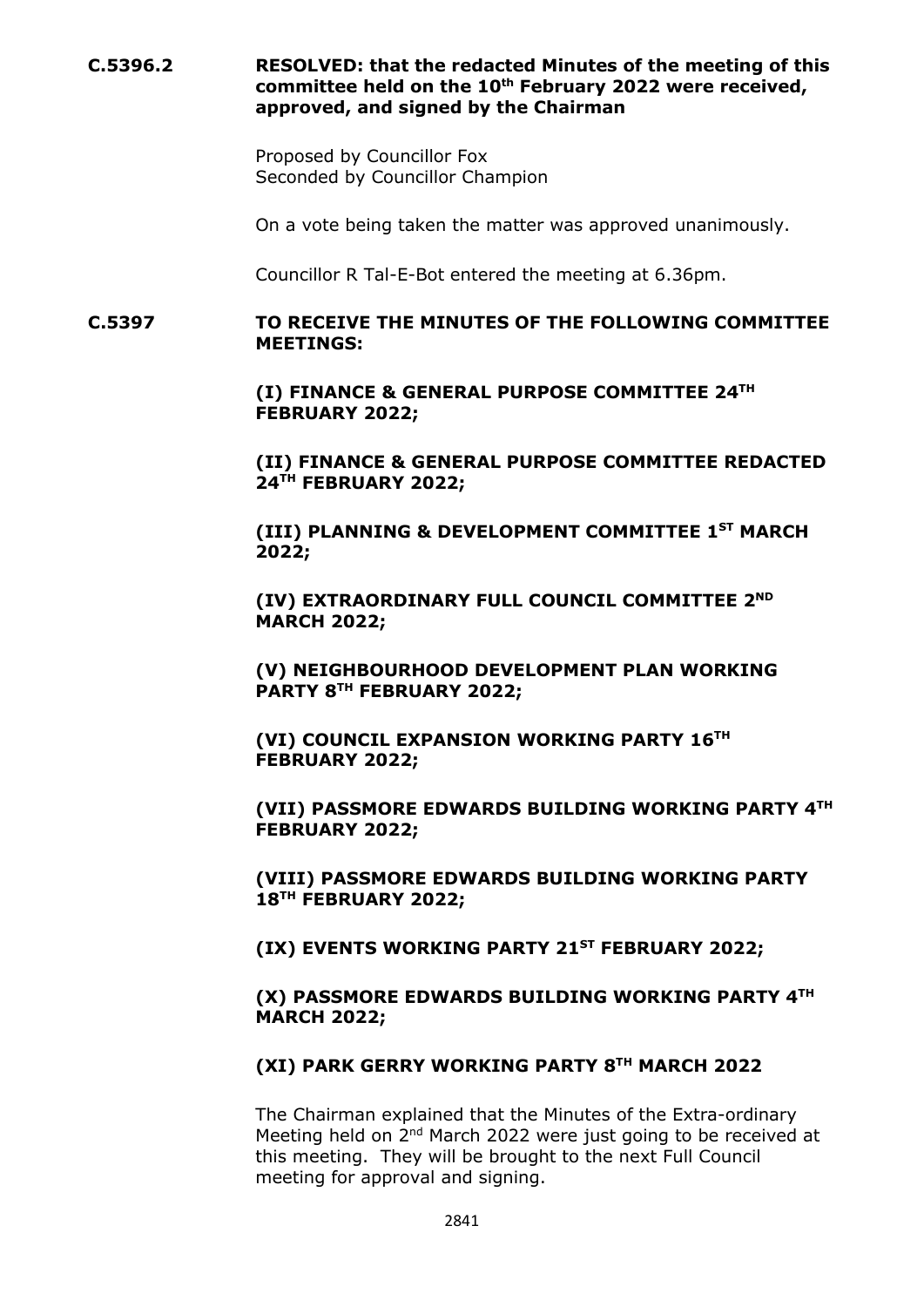**C.5397.2 RESOLVED: that the Minutes of the Finance & General Purpose Committee 24th February 2022; the redacted Minutes of the Finance & General Purpose Committee 24th February 2022; the Planning & Development Committee 1st March 2022; the Extraordinary Full Council Committee 2nd March 2022; the Neighbourhood Development Plan Working Party 8th February 2022; the Council Expansion Working Party 16th February 2022; the Passmore Edwards Building Working Party 4th February 2022; the Passmore Edwards Building Working Party 18th February 2022; the Events Working Party 21st February 2022; the Passmore Edwards Building Working Party 4th March 2022; the Park Gerry working Party 8th March 2022 were received**

> Proposed by Councillor Fox Seconded by Councillor Champion

On a vote being taken the matter was approved unanimously.

### **C.5398 TO RECEIVE THE NOTES OF:**

**(I) THE CPIR DRAFT ACTION NOTES COMMUNITY NETWORK MEETING 11TH JANUARY 2022;**

**(II) CAMBORNE REGENERATION FORUM MEETING 7TH FEBRUARY 2022;**

**(III) TREVITHICK DAY MEETING 16TH FEBRUARY 2022;**

**(IV) THE WEST CORNWALL CCTV MANAGEMENT GROUP MEETING 29TH NOVEMBER 2021**

**C.5398.2 RESOLVED: that the notes of the CPIR Draft Action Notes Community Network Meeting 11th January 2022; Camborne Regeneration Forum Meeting 7th February 2022; Trevithick Day Meeting 16th February 2022; the West Cornwall CCTV Management Group Meeting 29th November 2021; were received**

> Proposed by Councillor Fox Seconded by Councillor Champion

On a vote being taken the matter was approved unanimously.

### **C.5399 MATTERS ARISING, FOR INFORMATION ONLY, WHERE NOT INCLUDED BELOW**

The Chairman stated that Councillor R Tal-E-Bot had registered his apologies for the Extra-Ordinary Full Council Meeting on the 2<sup>nd</sup> March 2022 but that this had been received too late to be recorded.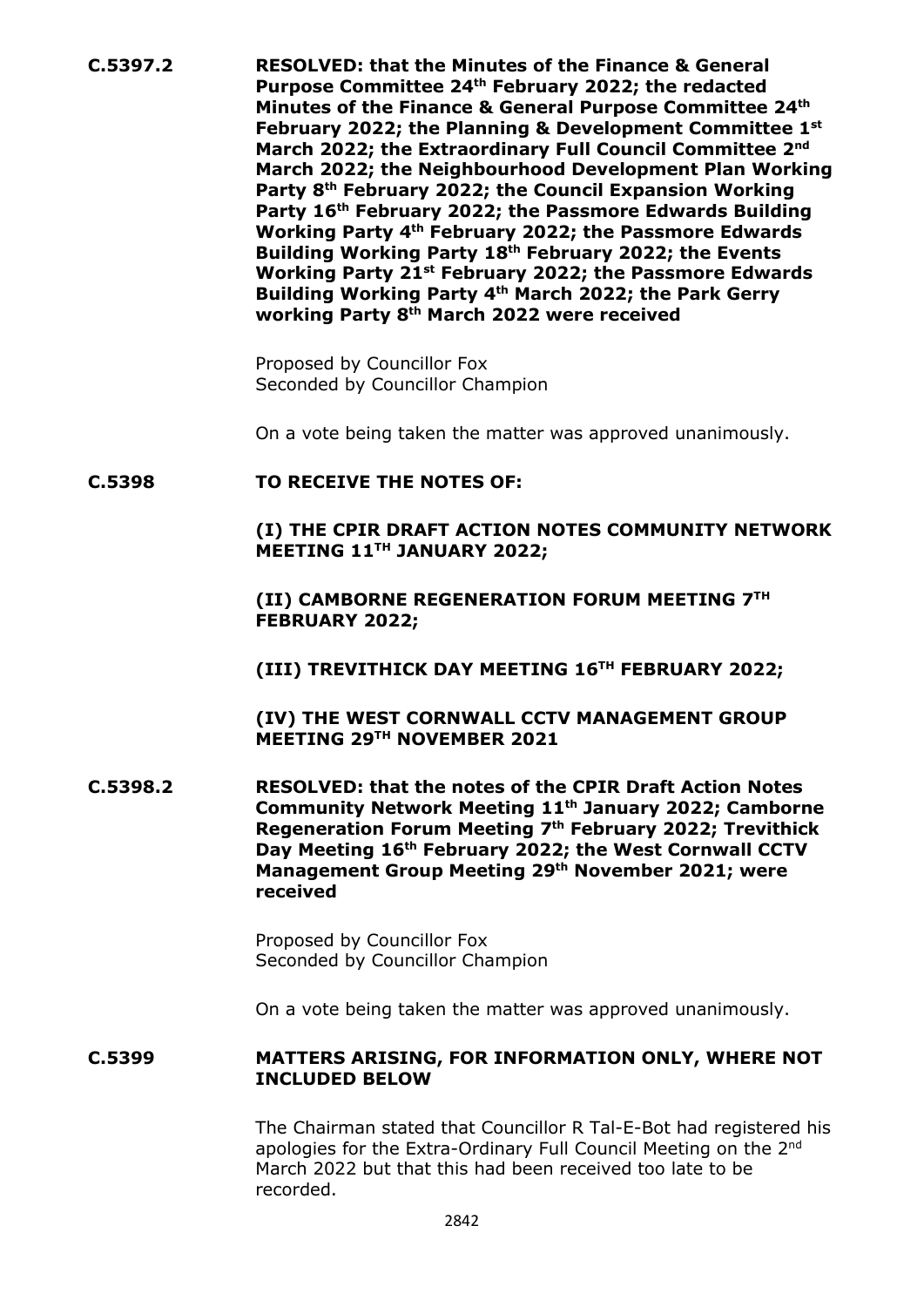Councillor Lawrence asked whether there was still a CCTV camera at 87 Trelowarren Street as he felt that it might be missing. Councillor Morgan said that he would investigate this matter and report back at the next meeting.

**C.5400 PUBLIC PARTICIPATION (SUBJECT TO STANDING ORDER 3e MEMBERS OF THE PUBLIC ARE PERMITTED TO MAKE REPRESENTATIONS, ANSWER QUESTIONS AND GIVE EVIDENCE IN RESPECT OF ANY ITEM OF BUSINESS INCLUDED IN THE AGENDA, UP TO A MAXIMUM OF FIFTEEN MINUTES)**

> There were no members of the public present but there were three people representing Cornwall Council who were attending the meeting to provide a verbal presentation regarding Agenda item 13.

### **C.5401 TO RECEIVE A KAFE KONNECT (COAST TO COAST) FLIER AND AGREE ANY ACTION**

## **C.5401.2 RESOLVED: that a Kafe Konnect flier was received**

Proposed by Councillor Fox Seconded by Councillor Dalley

On a vote being taken the matter was approved unanimously.

## **C.5402 TO RECEIVE A VERBAL UPDATE FROM CORNWALL COUNCIL REGARDING THE HOUSING SCHEME PROPOSAL AND HOMELESS ACCOMMODATION PODS AT ROSEWARNE CAR PARK AND AGREE ACTION**

Cornwall Council representatives gave a presentation on the Housing Scheme Proposal and the Homeless Accommodation Pods at Rosewarne Car Park, and following the presentation there was a lengthy discussion regarding the proposal from Cornwall Council.

Members asked several questions and commented that Rosewarne Car Park was a significant town asset, particularly when the Town Deal projects were aimed at bringing significantly higher numbers of visitors to the town.

Whilst it was undeniable that housing is needed Councillors felt that Cornwall Council should be using brownfield sites that have planning permission in place and leave the car park so that the people of Camborne and visitors to the Town would have sufficient parking.

There was no guarantee from the Cornwall Council delegation that the site would be providing accommodation for local people.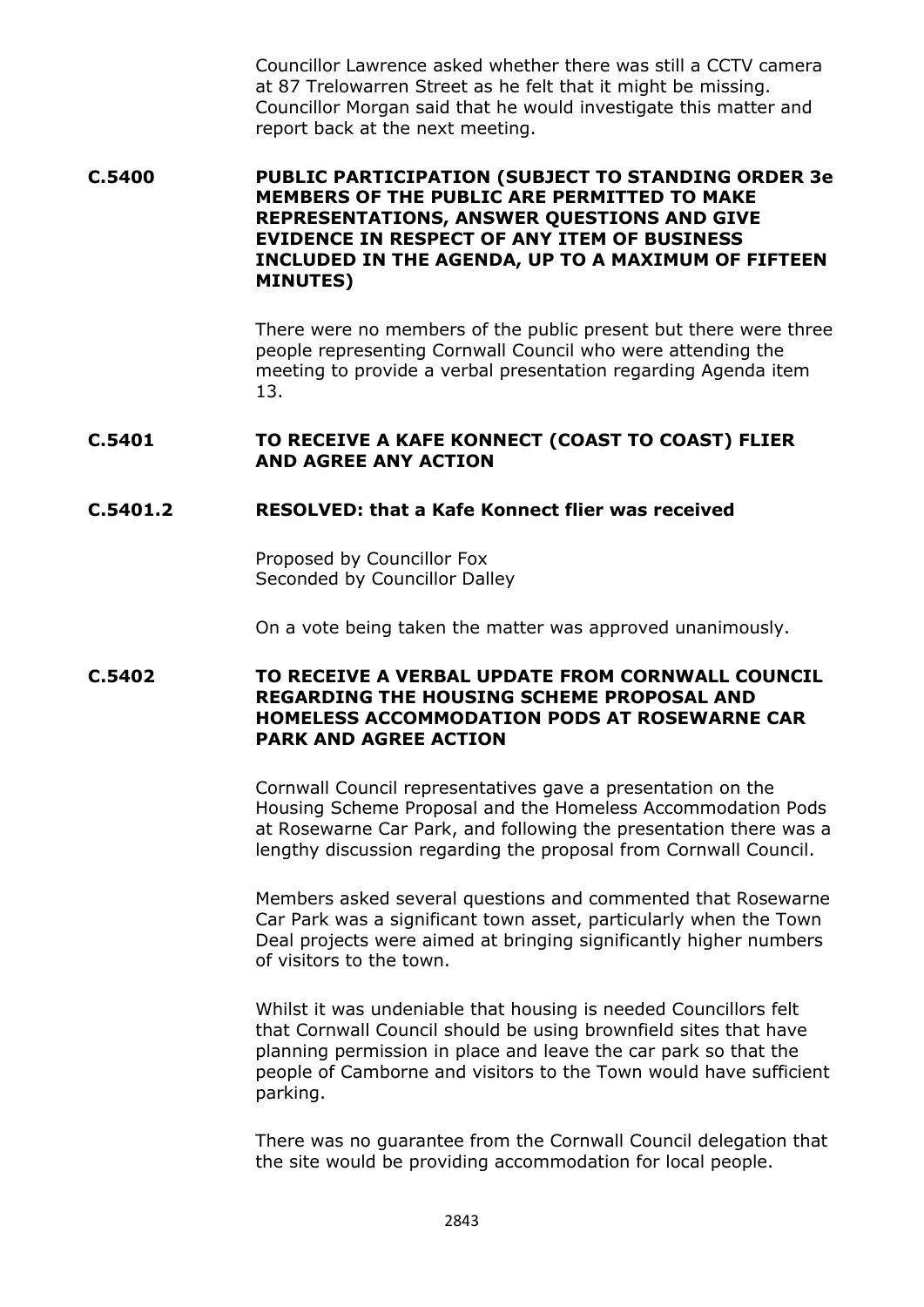The Chairman thanked the Cornwall Council representatives for their notification of the proposed change of plans. However it was noted that the report stated that Camborne Town Council had supported the original plan when the Town Council had in fact complained about the lack of consultation and lateness of notification of the project.

**C.5402.2 RESOLVED: that a verbal update from Cornwall Council regarding the Housing Scheme Proposal, and Homeless Accommodation Pods at Rosewarne Car Park was received. Representatives of Cornwall Council were to be invited back to a future meeting and Camborne Town Councillors would gather information about other potential sites for the pods or permanent homeless accommodation and forward their information to the Clerk**

> Proposed by Councillor Fox Seconded by Councillor Atherfold

On a vote being taken the matter was approved by a majority.

# **C. 5403 TO RECEIVE A LETTER OF RESIGNATION FROM COUNCILLOR HEATHER FROM THE FINANCE AND GENERAL-PURPOSE COMMITTEE, AND TO APPOINT A MEMBER TO THE VACANCY**

As there is only one more Finance and General-Purpose meeting left in this year it was felt that a new appointment to this committee could be left until the new municipal year.

# **C.5403.2 RESOLVED: that a letter of resignation from Councillor Heather from the Finance and General-Purpose Committee was received**

Proposed by Councillor Dalley Seconded by Councillor Fox

On a vote being taken the matter was approved unanimously.

## **C.5404 TO RECEIVE A WRITTEN AND VERBAL REPORT FROM THE SENIOR LIBRARY OFFICER ON LIBRARY OPENING HOURS AND ACTIVITIES AND AGREE ACTION**

The Senior Library Officer reported that all clubs are now running again, with Lego Club being extremely well-attended.

Library numbers were good, crafts were well-received, as were school visits. There was also an Author event later this month. Library staff were also working with local Brownies and Rainbows groups, helping them to achieve their badges.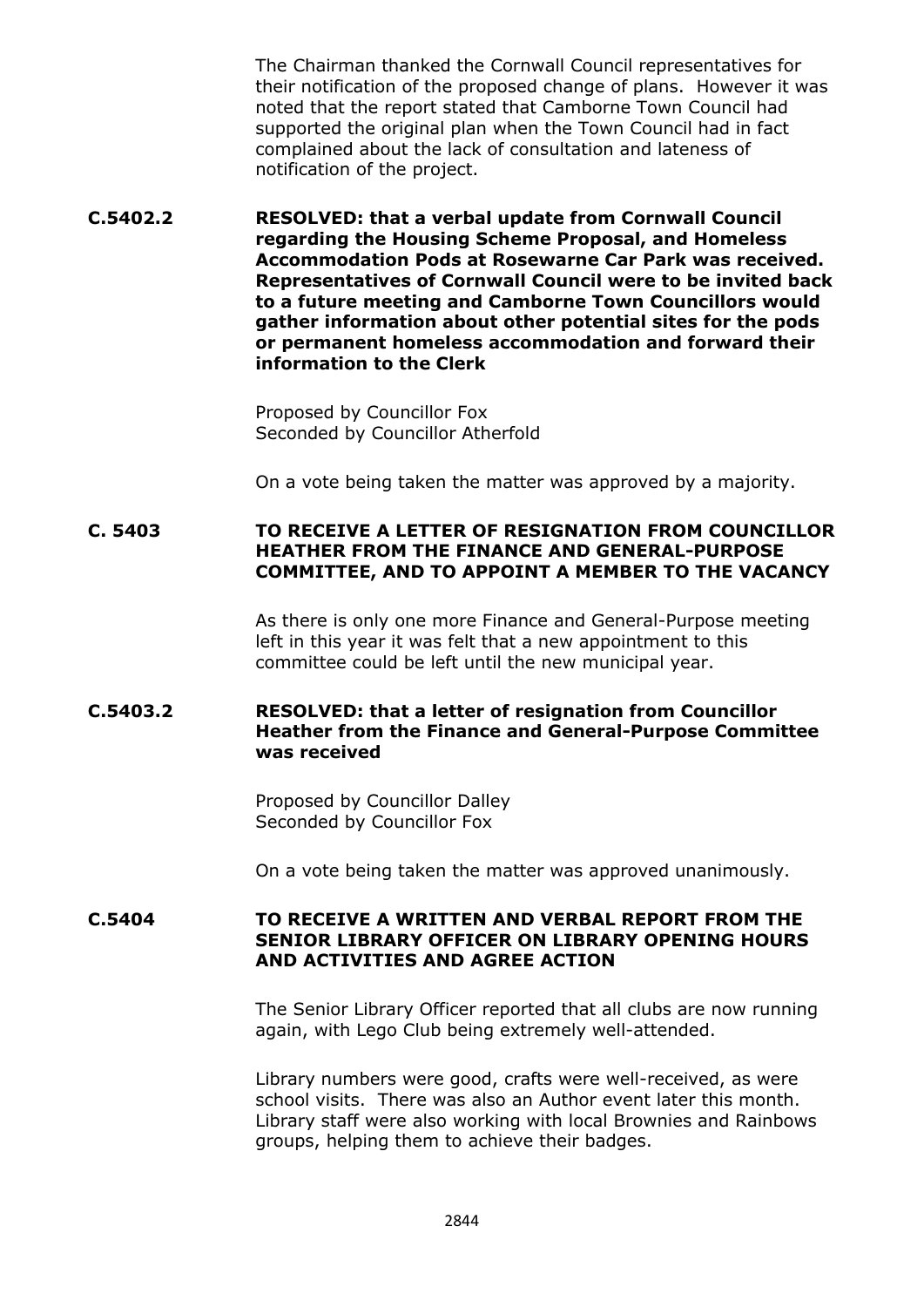The Cornwall College student who worked in the library for her placement had now been successful in gaining a full time job, so the placement opportunity has been very successful.

The Senior Library Officer also explained the numbers and reasons for changing Tuesday opening hours back to nine until five, as the late nights have been poorly used. Councillors felt that the customer figures proved that later opening had not been used as expected and were happy to amend the hours as suggested. They also wished to express their congratulations to the Library staff for their hard work.

**C.5404.2 RESOLVED: that a written and verbal report on library opening hours and activities was received from the Senior Library Officer and the changing of the opening hours for the Library Service to 9.00am – 5.00pm on a Tuesday, beginning from 29th March 2022 was approved**

> Proposed by Councillor Godolphin Seconded by Councillor Champion

On a vote being taken the matter was approved unanimously.

### **C.5404.3 RESOLVED: that the Library Service will open until 8.00pm on Tuesdays for planned events and activities**

Proposed by Councillor Fox Seconded by Councillor Godolphin

On a vote being taken the matter was approved unanimously.

**C.5405 TO APPROVE AMENDED STANDING ORDERS FOR ADOPTION AS RECOMMENDED BY THE CORPORATE GOVERNANCE WORKING PARTY**

### **C.5405.2 RESOLVED: that the amended Standing Orders for adoption as recommended by the Corporate Governance Working Party, were approved**

Proposed by Councillor Champion Seconded by Councillor Lawrence

On a vote being taken the matter was approved unanimously.

- **C.5406 TO APPROVE AND ADOPT AMENDED SCHEME OF DELEGATION AS RECOMMENDED BY THE CORPORATE GOVERNANCE WORKING PARTY**
- **C.5406.2 RESOLVED: that adoption of an amended Scheme of Delegation as recommended by the Corporate Governance Working Party, was approved**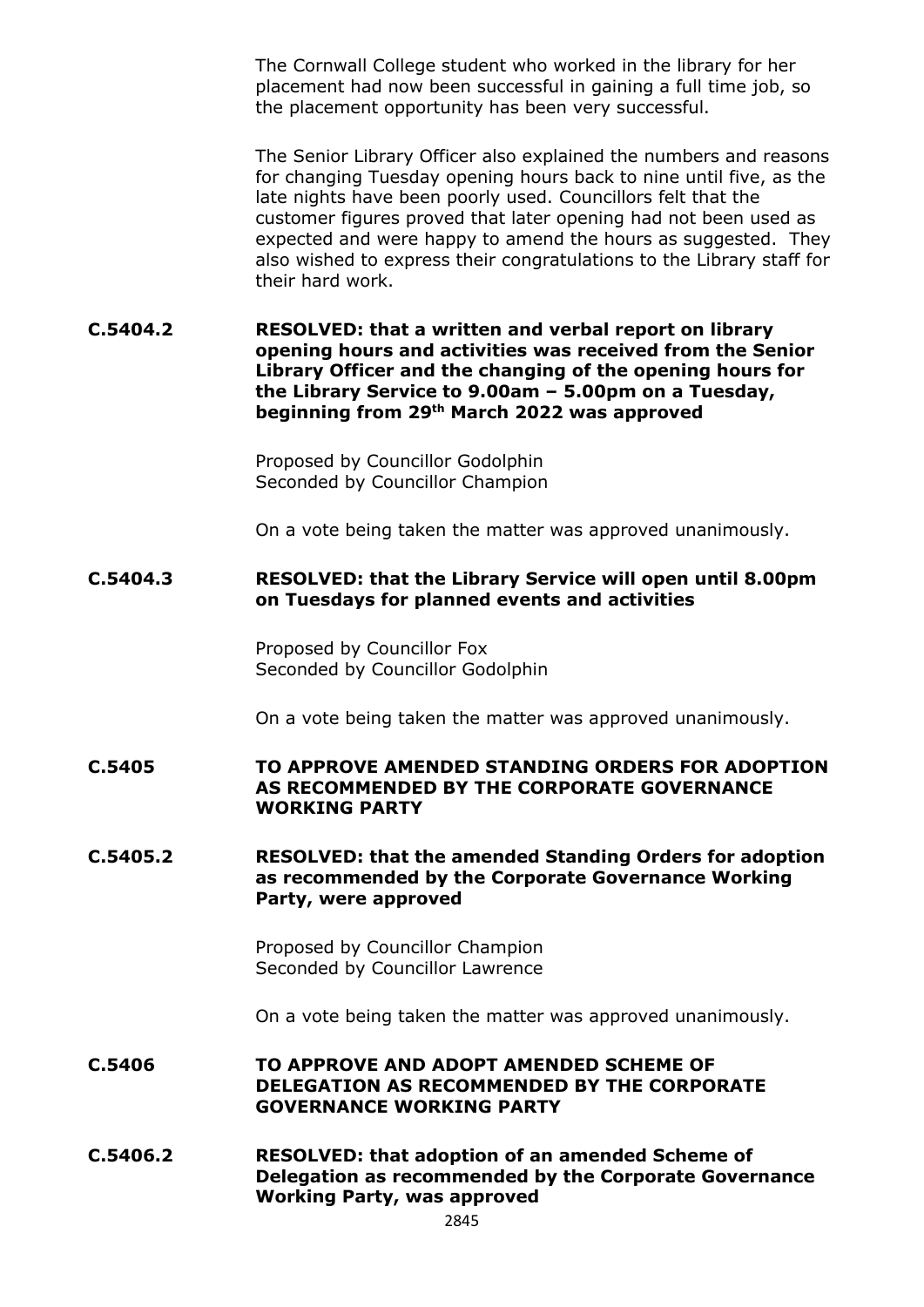Proposed by Councillor Dalley Seconded by Councillor McDonald

On a vote being taken the matter was approved unanimously.

#### **C.5407 TO APPROVE AND ADOPT AMENDED FINANCIAL REGULATIONS AS RECOMMENDED BY THE CORPORATE GOVERNANCE WORKING PARTY**

**C.5407.2 RESOLVED: that adoption of amended Financial Regulations as recommended by the Corporate Governance Working Party was approved**

> Proposed by Councillor Williams Seconded by Councillor Dalley

On a vote being taken the matter was approved unanimously.

## **C.5408 TO CONSIDER MEMBER TRAINING OPPORTUNITIES, AGREE ACTION AND AUTHORISE EXPENDITURE**

Councillors received a spreadsheet of CALC available training dates. The Chairman explained that all Councillors were required to complete Code of Conduct training, and she also highlighted the potential Equality & Diversity training on 8<sup>th</sup> April. She encouraged Councillors to make their training interests known to the office who will collate all the enquiries and make the bookings.

## **C.5408.2 RESOLVED: that member training opportunities were received, councillors agreed to make their training requirements known to the office. The associated expenditure from Members Training (140 / 4830) was approved**

Proposed by Councillor Fox Seconded by Councillor McDonald

On a vote being taken the matter was approved unanimously.

### **C.5409 TO RECEIVE AN UPDATED COVID19 RISK ASSESSMENT AND AGREE ACTION**

The Amenities & Projects Officer stated that whilst the risk has, in theory, gone down, staff will still be isolating if they become infected.

#### **C.5409.2 RESOLVED: that an updated COVID19 risk assessment was received and approved**

Proposed by Councillor Lawrence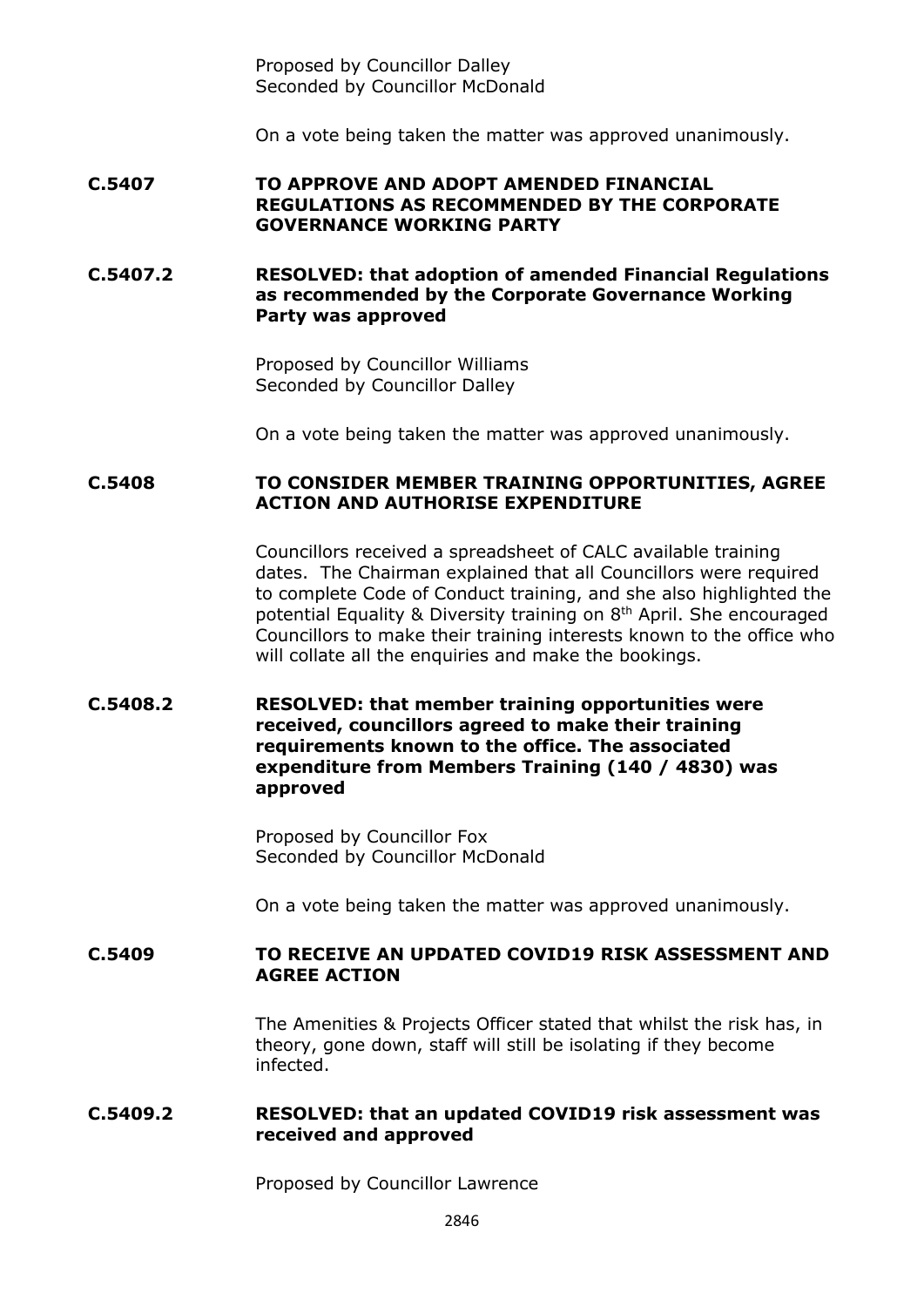Seconded by Councillor Fox

On a vote being taken the matter was approved by a majority.

**C.5410 TO RECEIVE A VERBAL UPDATE FROM THE AMENITIES & PROJECTS OFFICER REGARDING THE PARK GERRY PROJECT AND RECOMMENDATIONS FROM THE PARK GERRY WORKING PARTY**

> The Amenities & Projects Officer explained that the Park Gerry Business Case was still in draft form and so he welcomed comments from Councillors.

**C.5410.2 RESOLVED: that a verbal update from the Amenities & Projects Officer regarding the Park Gerry Project was received and the recommendation from the Park Gerry Working Party PG.019.2 RESOLVED: that the Park Gerry Business Case was received and was recommended to Full Council for approval was approved**

> Proposed by Councillor Champion Seconded by Councillor Dalley

On a vote being taken the matter was approved unanimously.

## **C.5411 TO RECEIVE A WRITTEN REPORT FROM THE ENGAGEMENT ASSISTANT REGARDING THE PLASTIC FREE SCHEME, AGREE ACTION AND AUTHORISE EXPENDITURE**

### **C.5411.2 RESOLVED: that a written report from the Engagement Officer regarding the Plastic Free Scheme was received**

Proposed by Councillor Fox Seconded by Councillor Lawrence

On a vote being taken the matter was approved unanimously.

### **C.5411.3 RESOLVED: that the Engagement Assistant was actioned to register the community into the Plastic Free Scheme, and to begin working on the objectives to meet the accreditation**

Proposed by Councillor Fox Seconded by Councillor Lawrence

On a vote being taken the matter was approved unanimously.

## **C.5411.4 RESOLVED: that support is given to the Plastic Free Community Initiative and that this project is made a delivery priority for the Climate Action Working Party**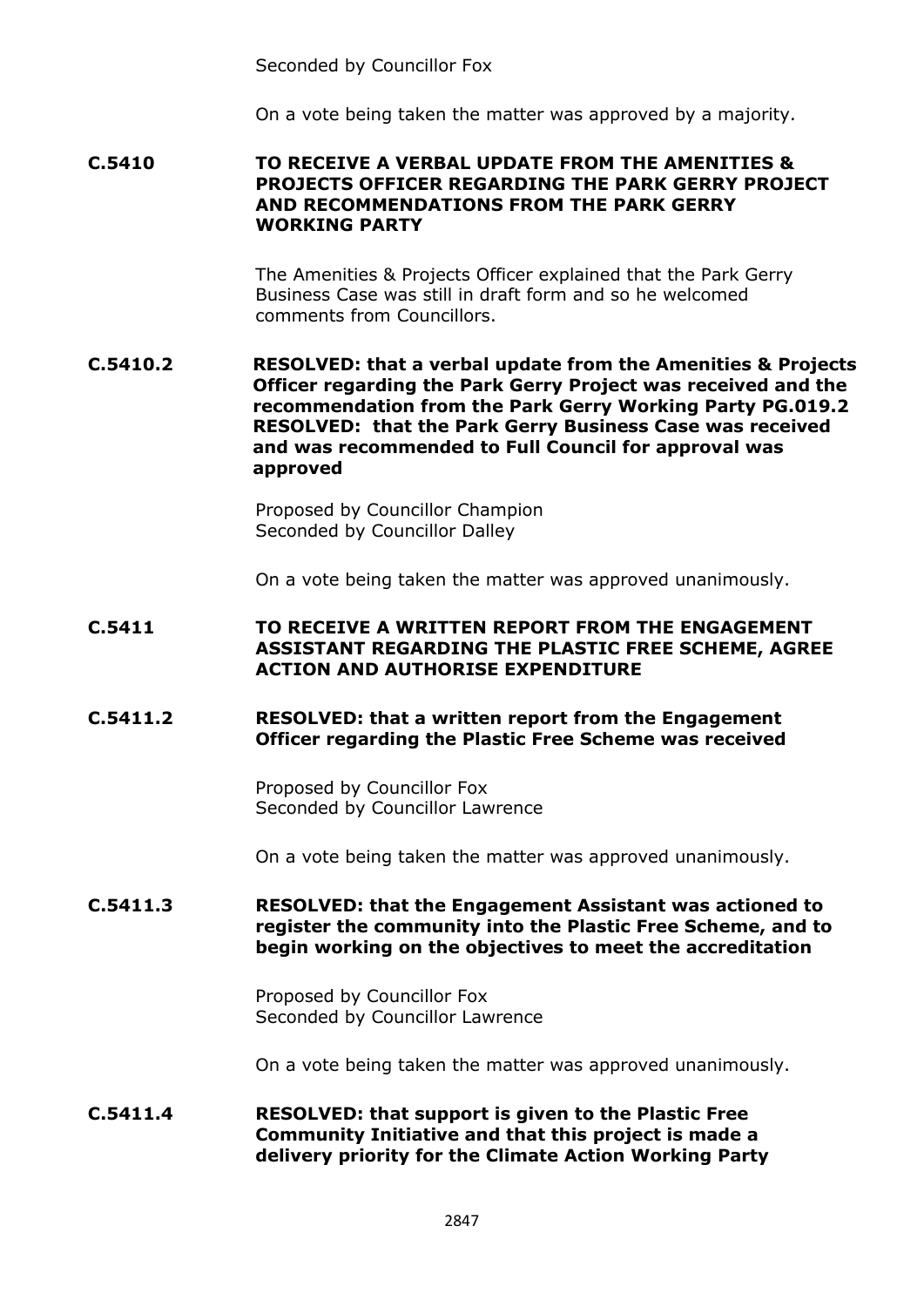Proposed by Councillor Fox Seconded by Councillor McDonald

On a vote being taken the matter was approved unanimously.

### **C.5412 TO RECEIVE A CPIR LIFE CHOICES FLIER AND AGREE ANY ACTION**

## **C.5412.2 RESOLVED: that a CPIR Life Choices Flier was received**

Proposed by Councillor Lawrence Seconded by Councillor Champion

On a vote being taken the matter was approved unanimously.

### **C.5413 TO RECEIVE THE CORNWALL ASSOCIATION OF LOCAL COUNCIL'S ANNUAL REPORT FOR 2020-2021 AND AGREE ACTION**

## **C.5413.2 RESOLVED: that the Cornwall Association of Local Council's Annual Report for 2020-2021 was received**

Proposed by Councillor Godolphin Seconded by Councillor Dalley

On a vote being taken the matter was approved unanimously.

## **C.5414 TO RECEIVE A VERBAL UPDATE FROM THE ENGAGEMENT TEAM ON THE CPIR EXPO AND AGREE ACTION**

The Engagement Officer explained that invitations to the Expo are currently going out. The first day of the Expo is Friday  $1<sup>st</sup>$  April and it takes place at Cornwall College from 10am until 8pm. The expo then moves around for the week.

She explained that whilst it will be staffed as much as possible, Councillor support would be very much appreciated. Councillors could help by attending and talking to visitors to the Expo. There was a show of hands for volunteers but Councillors will follow this up with an email to the Engagement team.

### **C.5414.2 RESOLVED: that a verbal update from the Engagement Team on the CPIR Expo was received**

Proposed by Councillor Fox Seconded by Councillor Champion

On a vote being taken the matter was approved unanimously.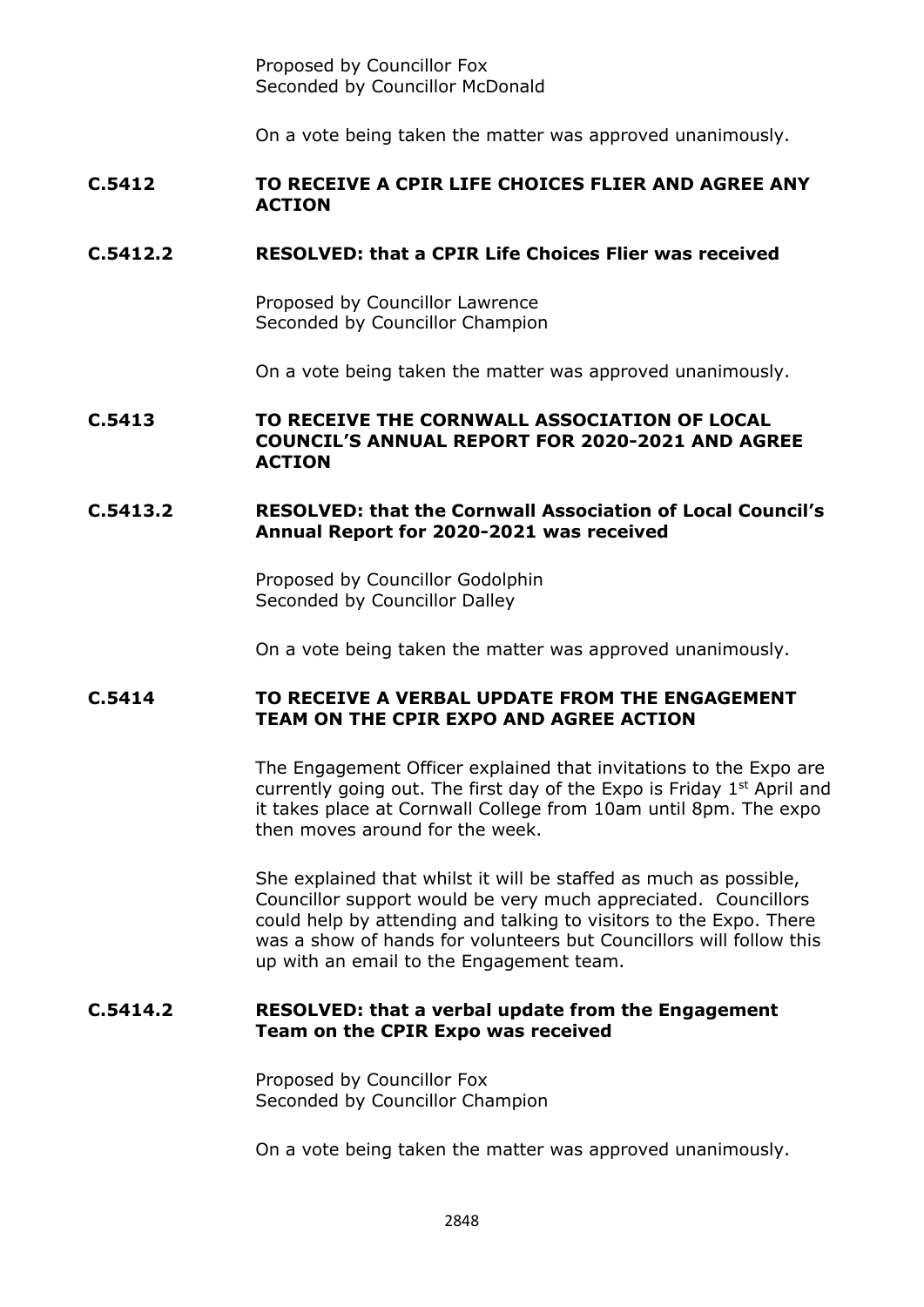**C.5415 TO RECEIVE A VERBAL UPDATE FROM COUNCILLOR LAWRENCE AND RECEIVE CORRESPONDENCE FROM AGAN TAVAS CONCERNING THE PROPOSED TWINNING OF CAMBORNE AND MOONTA, AUSTRALIA AND AGREE ANY ACTION**

> Councillor Lawrence stated that he has been speaking to organisations in Moonta and there appears to be quite a lot of support for the scheme. He said that the outcome should be known by June.

**C.5415.2 RESOLVED: that a verbal update from Councillor Lawrence and correspondence from Agan Tavas concerning the proposed twinning of Camborne and Moonta, Australia was received** 

> Proposed by Councillor Fox Seconded by Councillor Champion

On a vote being taken the matter was approved unanimously.

**C.5416 THAT THIS COUNCIL RESOLVES UNDER THE 1960 PUBLIC BODIES (ADMISSION TO MEETINGS) ACT, TO EXCLUDE THE PRESS AND PUBLIC DUE TO THE CONFIDENTIAL NATURE OF THE BUSINESS TO BE DISCUSSED**

**C.5416.2 RESOLVED: that under the 1960 Public Bodies (Admission to Meetings) Act, members of the Press and Public were excluded due to the confidential nature of the business to be discussed**

> Proposed by Councillor Fox Seconded by Councillor Godolphin

On a vote being taken the matter was approved unanimously.

**C.5417 TO RECEIVE AN UPDATE FROM THE TOWN CLERK FOR TOWN DEAL PROJECTS, AND RECEIVE THE WRITTEN PROPOSALS SUBMITTED PRIOR TO THIS MEETING, AGREE ACTION AND AUTHORISE EXPENDITURE**

> The Clerk detailed the potential Council Expansion projects. She explained there

House, and so the Basset Centre was a back up project.

Scoring of the projects should be completed early next week and the Town Deal Board will then consider the proposals. The Clerk said that it is hoped that something really good will be achieved for the community.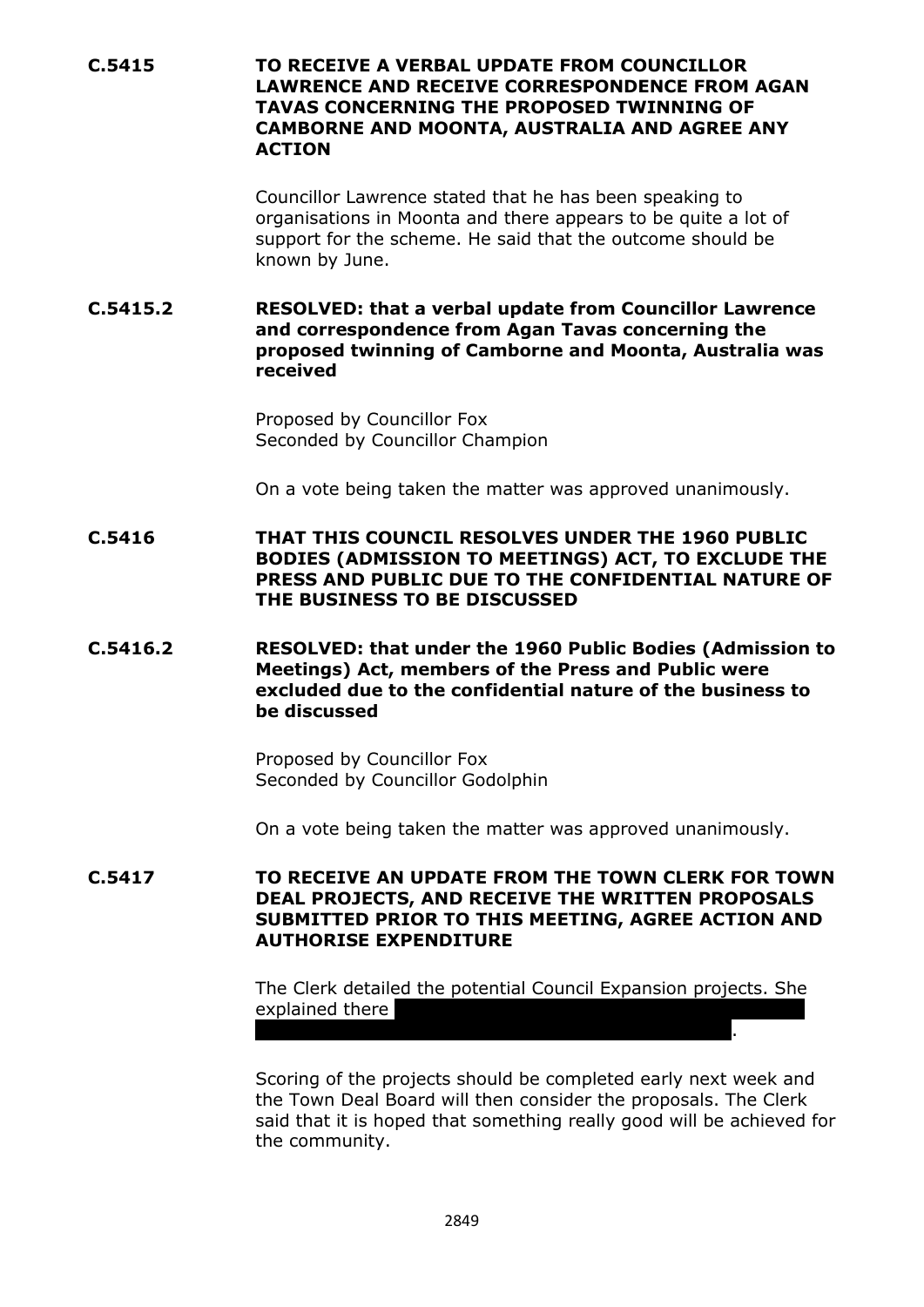

the projects will then be thoroughly costed.

Proposed by Councillor Fox Seconded by Councillor McDonald

On a vote being taken the matter was approved unanimously.

 $T_{\rm eff}$  some concerns expressed about the cost of some of some of some of some of some of some of some of some the projects and the possibility of not being able to progress with the White House. The Clerk explained that the proposals have been submitted and when the Town Deal Board reaches a decision

**C.5418 TO RECEIVE A VERBAL UPDATE REGARDING THE PASSMORE EDWARDS BUILDING, AND RECOMMENDATIONS FROM THE PASSMORE EDWARDS BUILDING WORKING PARTY**

> The Amenities & Projects Officer gave a verbal update on the progress of the work on the Passmore Edwards Building. He stated that there is now possibly a four week delay caused by supply chain issues and losing contractors to illness. However, he remains very happy with their work and their communication.

Councillor Cosgrove asked about the security breach and it was confirmed that Kestrel Guards had been on the scene and remained there while they got people off the scaffolding.

The Engagement Officer also confirmed that she has informed the Neighbourhood Team and they have been asked to be extra vigilant.

However, due to the potential delays it was advised that the lease on the Basset Centre would need to be extended.

### **C.5418.2 RESOLVED: that a verbal update regarding the Passmore Edwards Building and recommendations from the Passmore Edwards Building Working Party were received and that the lease on the Basset Centre be extended to the 30th June and associated expenditure was approved**

Proposed by Councillor Godolphin Seconded by Councillor Morgan

On a vote being taken the matter was approved unanimously.

There being no further business the Chairman closed the Meeting at 8.21 pm.